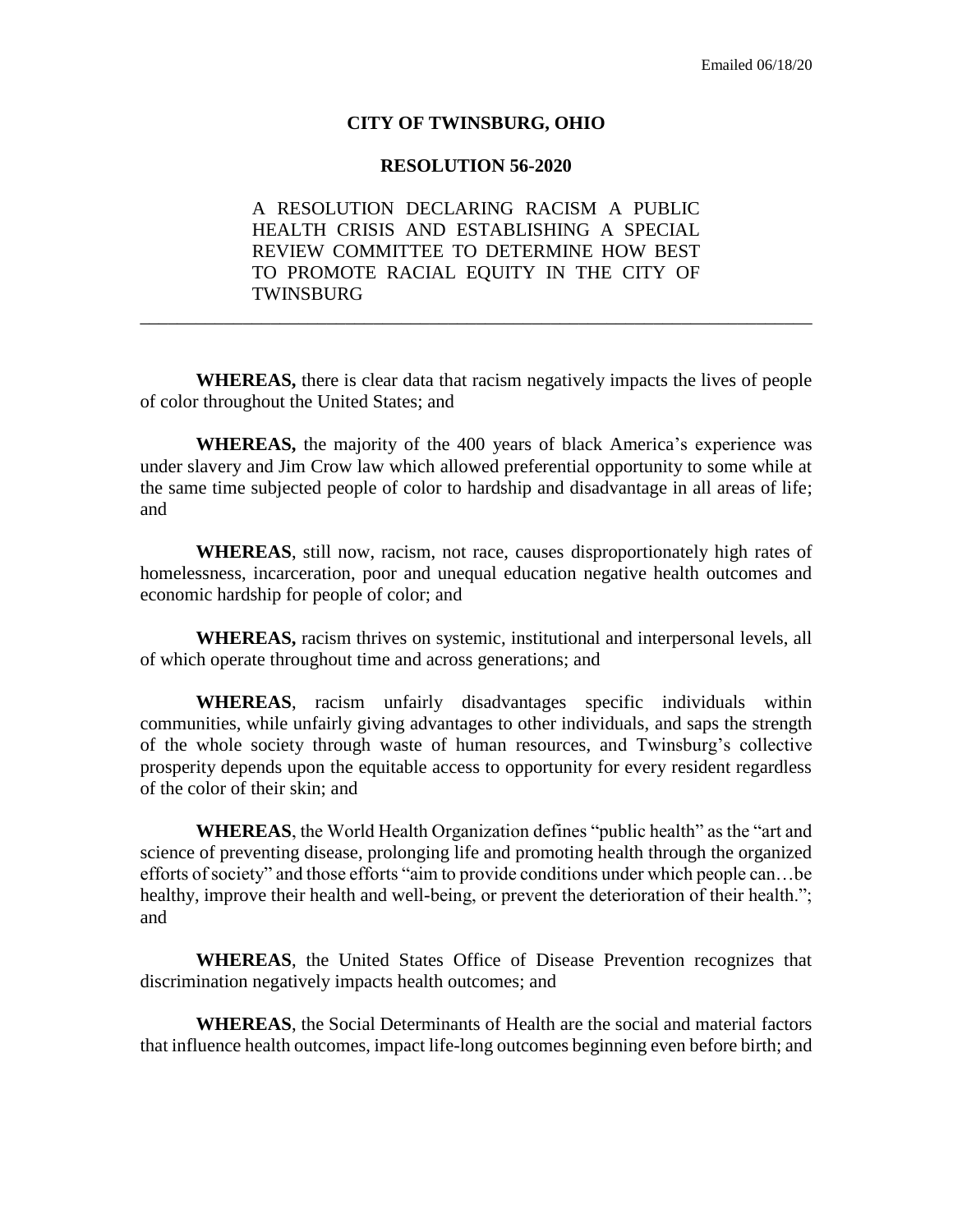**WHEREAS**, studies have determined that racism negatively impacts the Social Determinants of Health, including, but not limited to, social capital, education, transportation, employment opportunities, access to food, health, socioeconomic status, environmental exposure, access to health services, housing, public safety and equal treatment from law enforcement; and

**WHEREAS**, the negative repercussions of historical racism, including, but not limited to, discriminatory lending practices known as "redlining" impact current outcomes regarding access to healthy food options, economic security, educational opportunities and achievement, rates of lead poisoning and infant mortality; and

**WHEREAS**, research indicates that adverse childhood experiences are disproportionately experienced by black children when compared to white children thus having negative impacts on academic, behavioral, and physical outcomes of black children; and

**WHEREAS**, statistics show a national disparity between black and white infant mortality rates and the State of Ohio consistently ranks among the worst states concerning infant mortality rates and in Summit County alone black infants are two times more likely to die before their first birthday compared to white infants. These infants are also three times more likely to die from complications of having a low birth weight compared to white babies. Finally, black mothers are twice as likely to receive prenatal care too late or not at all when compared to white mothers; and

**WHEREAS,** on any given day 70%-80% of the children in the Summit County Juvenile Detention Center are children of color and minority children are 60% more likely to be detained by law enforcement compared to white youths; and

**WHEREAS**, in Summit County the rate of poverty for black residents is more than three times that of white residents and the median income of white residents is over twice that of black residents; and

**WHEREAS**, the rates of chronic disease such as asthma, diabetes, hypertension, mental health and depression are twice as high in black residents; and

**WHEREAS**, the life expectancy of black residents of Summit County is nearly 6 years lower than that of their white neighbors; and

**WHEREAS**, this Council recognizes that racism is a public health crisis that affects all members of our society both on a local level and nationwide and deserves action from all levels of government and civil society; and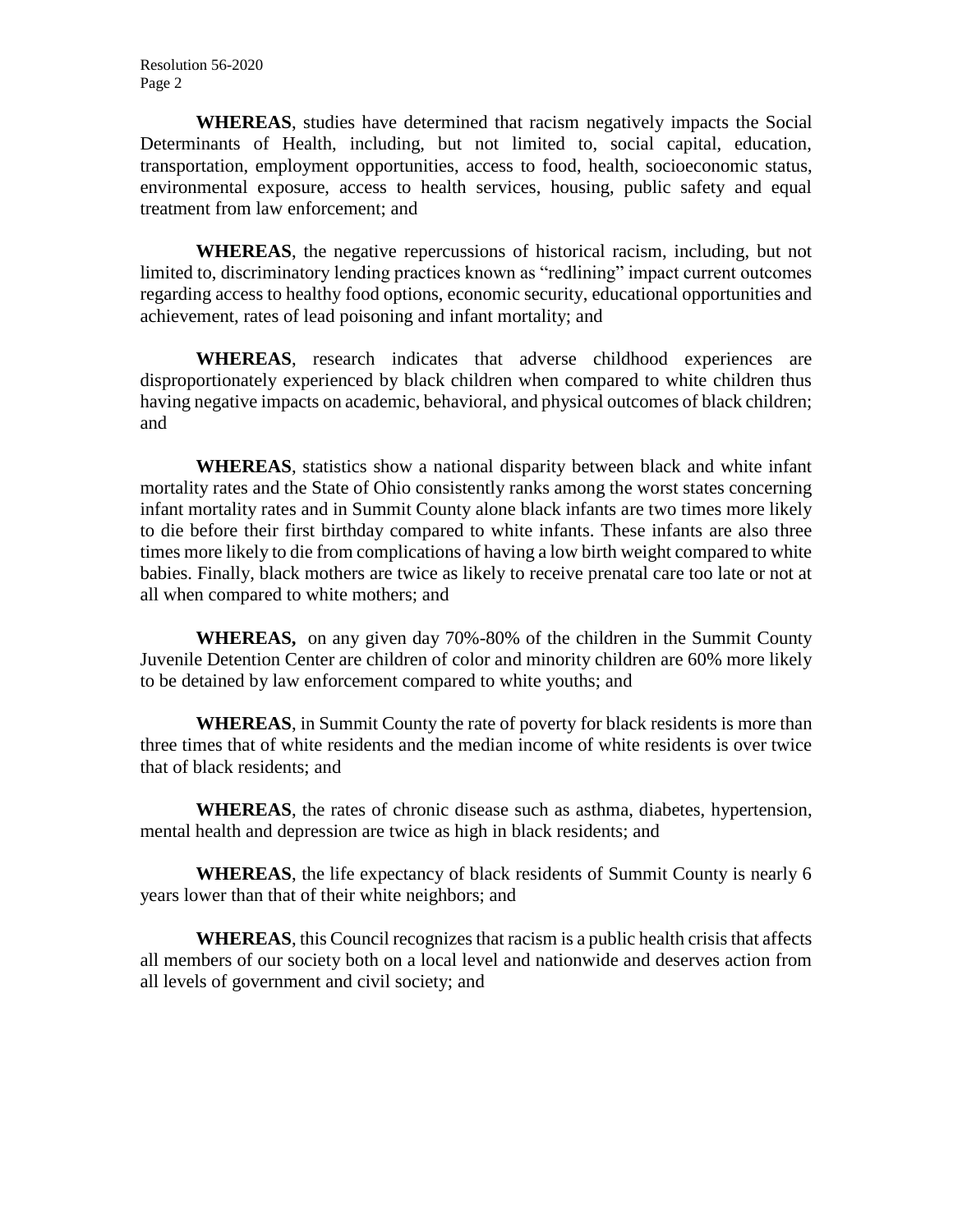**WHEREAS**, this Council supports the establishment of a Special Review Committee to determine how best to address the issues set forth herein and to:

- 1. Seek solutions to reshape the public discourse and actively engage all citizens, City employees and Public Officials in racial justice work;
- 2. Work to build alliances with organizations that are confronting racism and encourage partners to recognize racism as a public health crisis;
- 3. Promote racially equitable economic and workforce development in Twinsburg;
- 4. Continue to promote racially equitable hiring and promotion of all positions of employment within the City's workforce;
- 5. Review existing City policies and recommend changes designed to promote racial equality;

**NOW, THEREFORE, BE IT RESOLVED** by the Council of the City of Twinsburg, County of Summit and State of Ohio:

**SECTION I:** That this Council declares racism and its effects to be a public health crisis and that a Special Review Committee shall be established to determine and make recommendations on the issues set forth herein on the best action steps this Council and the City can take in order to promote racial equity in the City of Twinsburg.

**SECTION II:** The Special Review Committee created herein shall consist of up to three (3) members of Council, the Mayor, the Law Director, two (2) members of the Police Department and up to seven (7) residents of the City as appointed jointly by the Mayor and Council.

**SECTION II:** It is found and determined that all formal actions of this Council concerning and relating to the adoption of this Resolution were taken in an open meeting or meetings of this Council and any of its committees that resulted in such formal action, were in meetings open to the public and in full compliance with all legal requirements, including without limitation, those set forth in section 121.22 of the Ohio Revised Code.

**SECTION III:** That this Resolution shall take effect and be in force from and after the earliest period allowed by law.

| PASSED: |  |
|---------|--|
|---------|--|

APPROVED: \_\_\_\_\_\_\_\_\_\_\_\_\_\_\_\_\_\_\_\_\_\_\_

EFFECTIVE: \_\_\_\_\_\_\_\_\_\_\_\_\_\_\_\_\_\_\_\_\_\_\_